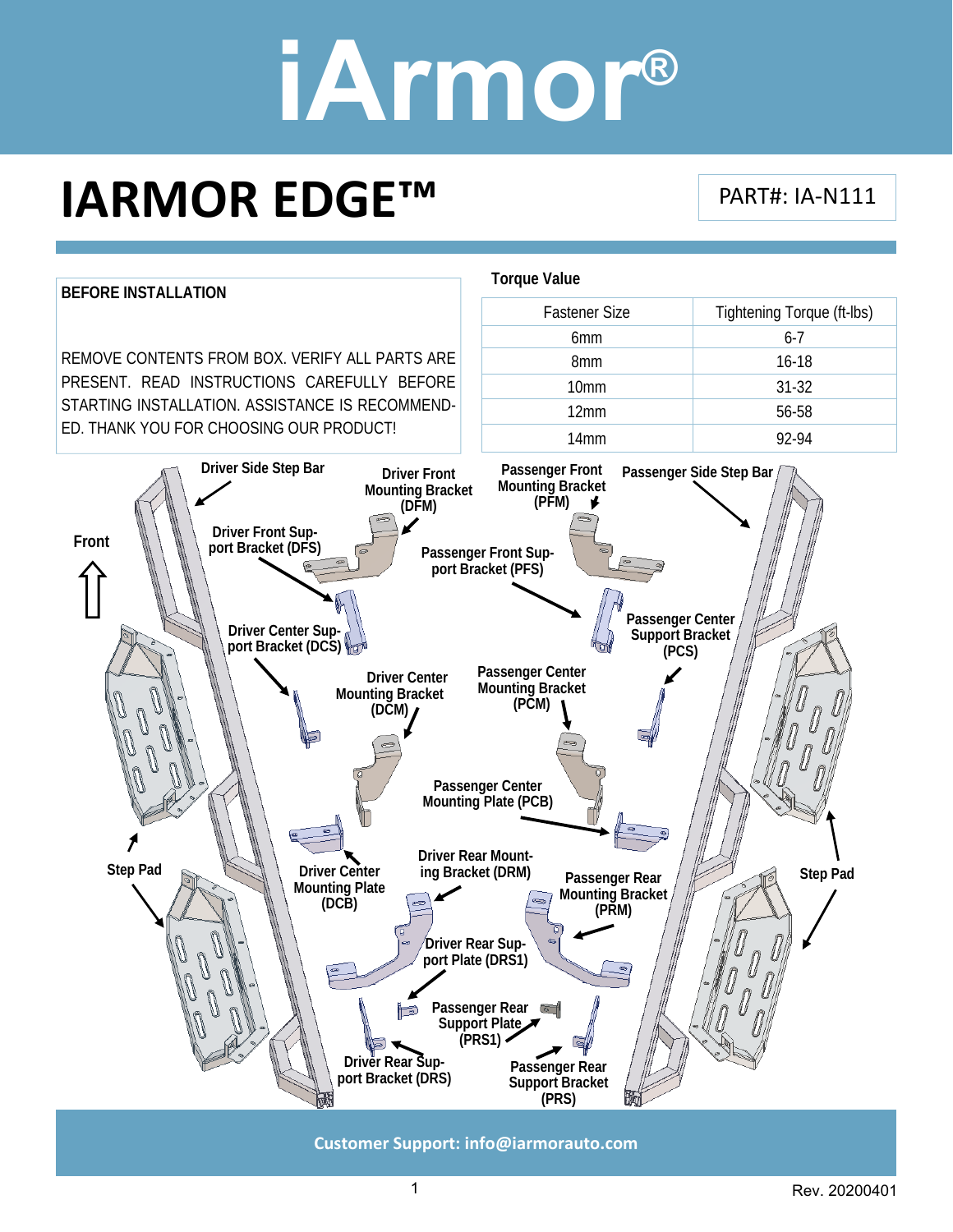

**The instruction here is for your reference only. We strongly recommend the professional installer for best result. We are not responsible for any damage caused by the installation**.

#### **STEP 1**

Install the Step Pads onto the step bars with (32) M6X1-20 T-Bolts, (32) M6 Flat Washers, (32) M6X1 Nylon Lock Nuts and (8) M6X1-20 Flat Sunk Head Bolts.



**(2) M6X1-20 Flat Sunk Head Bolts** 





### **STEP 2**

Start installation on the passenger side of the vehicle. The mounting brackets locations as shown on **(Fig 1-3)** Attach brackets onto the holes in the pinch weld and the small factory threaded hole directly behind the pinch weld**.**



#### **Customer Support: info@iarmorauto.com**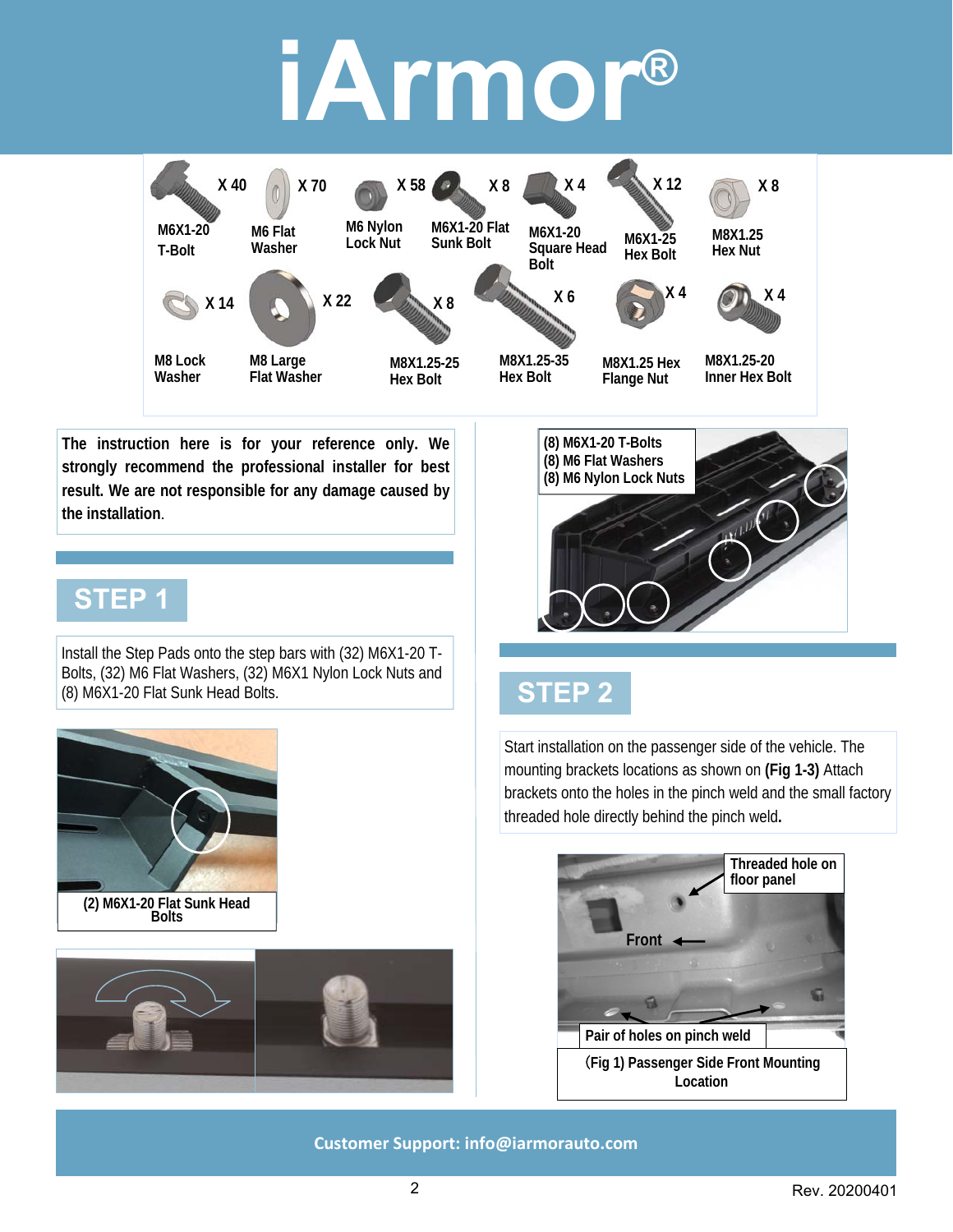

### **STEP 3**

Assemble Passenger Front Mounting Bracket **(PFM)** and Passenger Front Support Bracket **(PFS)** with (1) M8X1.25-25 Hex Bolt, (2) M8 Flat Washers, (1) M8 Lock Washer and (1) M8 Hex Nut, **(Fig 4)**. Don't tighten hardware.



#### **STEP 4**

Install the Assembled Passenger Front Mounting Bracket on the vehicle, **(Fig 5)**.



**Installed** 

#### **STEP 5**

Assemble the Passenger Side Center Mounting Bracket **(PCM)** and Passenger side Center Support Bracket **(PCS)**  and Passenger Center Mounting Plate **(PCB)**, **(Fig 6)**. Don't tighten hardware.

**Customer Support: info@iarmorauto.com**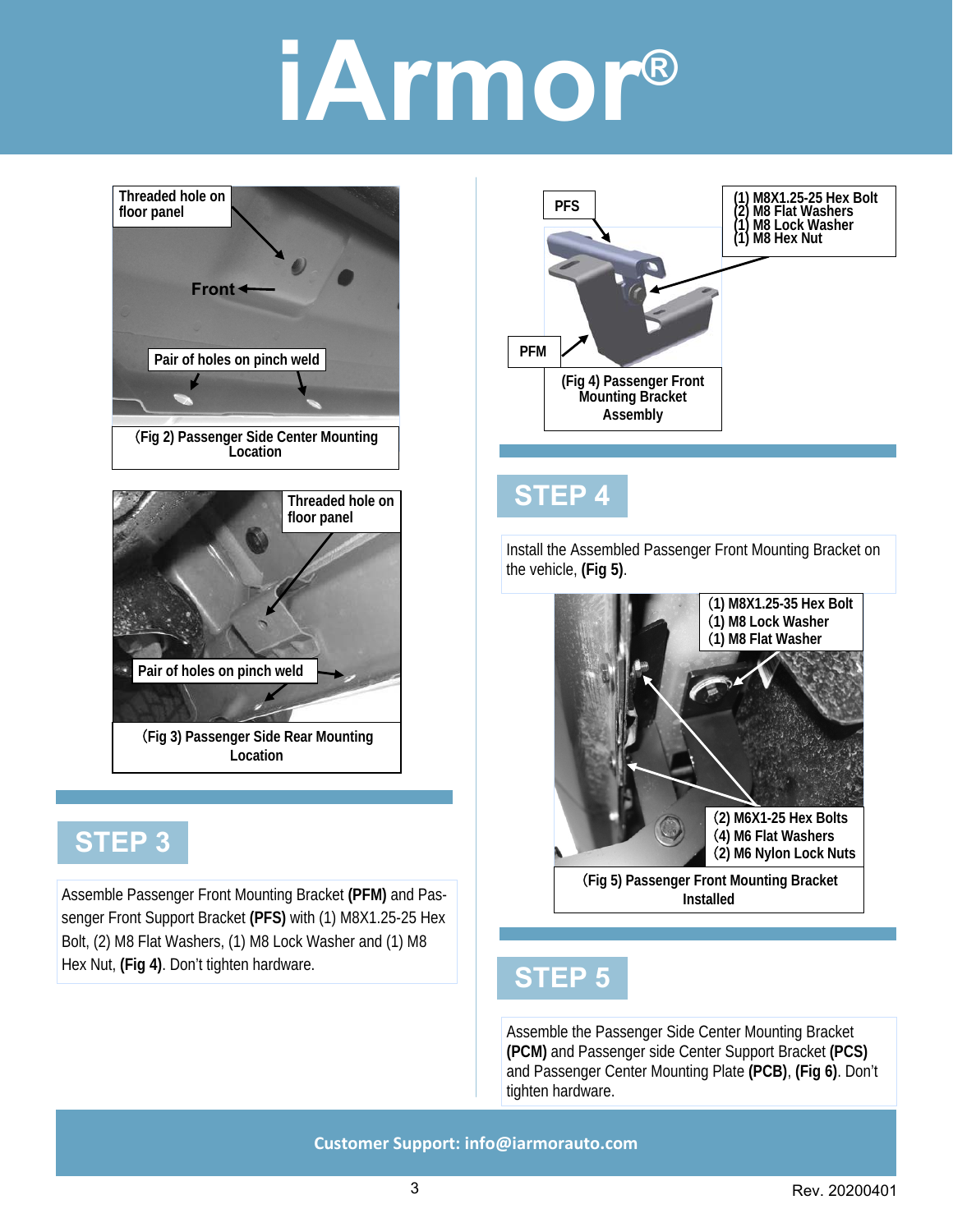

**Customer Support: info@iarmorauto.com** 

and Passenger side Rear Support Bracket **(PRS)** and Passenger Rear Support Plate **(PRS1)**, ( **Fig 8)**. Don't tighten hard-

ware.